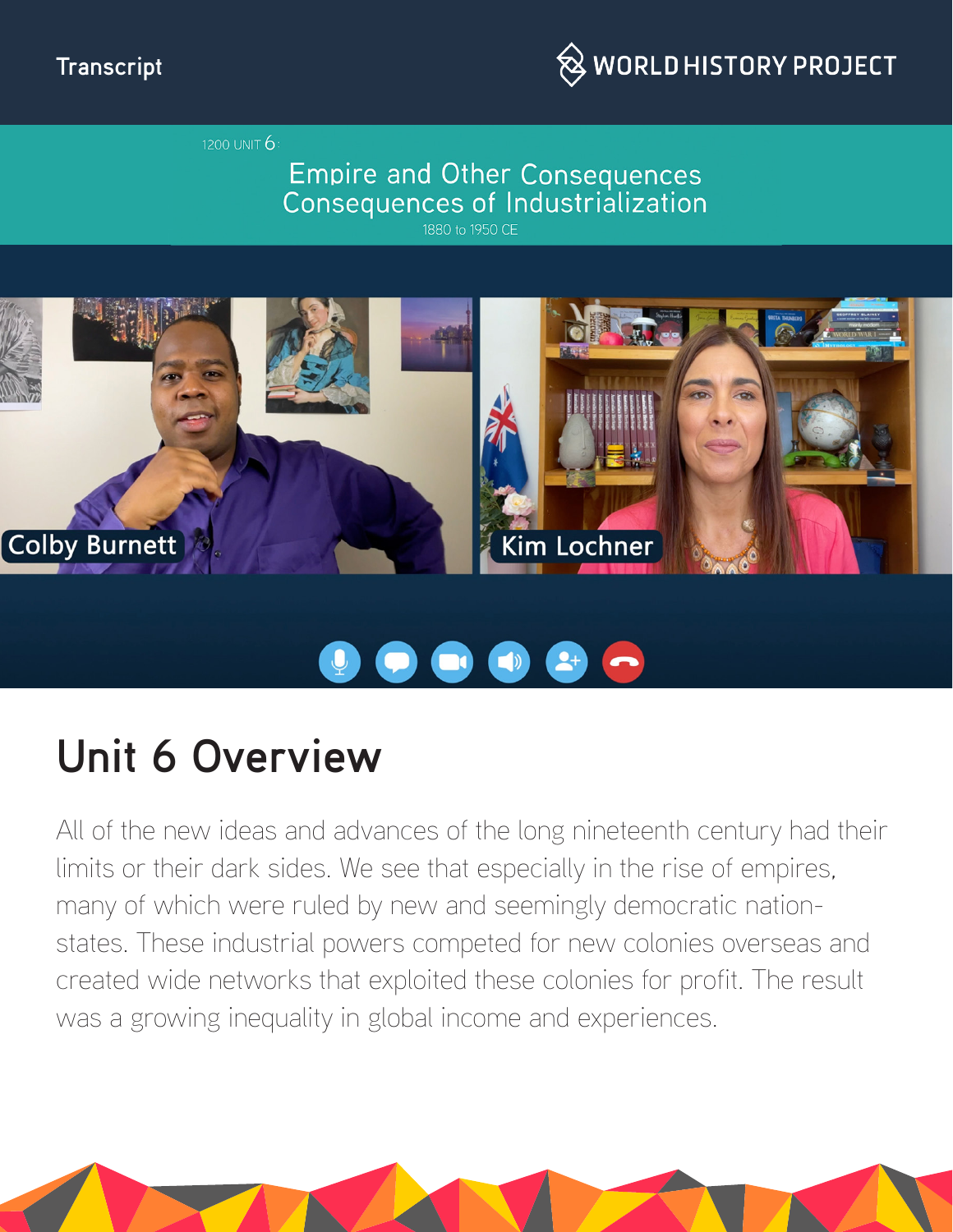#### **0:01**

*Colby Burnett and Kim Lochner in conversation. Kim shows Colby a photograph of an orange tree.* 

## Hi Kim!

Hey Colby!

I just wanted to show you how well my orange tree is doing! That's great! Hey! I'd like to pay you five dollars to pick all those oranges and send them to me, and then I'll sell you orange juice for ten dollars.

Oh, but that makes no... Oh, well you just explained all of imperialism and colonialism. Do we even have to do the unit now?

Blast! My imperial ambitions have been met with local resistance. I mean… Unit 6: Imperialism. Yes, that was my intention all along.

Hi, I'm Kim Lochner.

And I'm Colby Burnett.

We're here to introduce Unit 6: Empire and Other Consequences of Industrialization 1850 to 1950 CE.

### **0:48**

*Montage of artworks that depict revolutions, protests, large cities, and other representations of revolutions and their effects on humanity and society.* The transformations we've seen so far in the long  $19<sup>th</sup>$  century were positive in a whole lot of ways. Political revolutions helped develop ideas on individual rights, the sovereignty of the people, and citizenship. The Industrial Revolution allowed humans to produce many more consumer goods. Capitalism established an efficient free market. Reform movements and socialism introduced strategies to fight for the rights of workers and their families. But, we have also seen that all of these great ideas have their limits. Rights, privileges, and wealth came to some people, but not others. Large portions of the world's population lived on the margins of these positive transformations. Whether it was because of gender, social class, occupation, ethnicity, or even just where they happened to live, some people did not benefit from these new ideas and changes.

1.46 Now, one of the major factors that kept some people from the benefits of reformism, industrialization, or democracy, is something we talked a lot about already.

Empire!

Kim, we talked about this.

Well, it is the reason we both speak English, even though we were born thousands of miles from England in different directions.

2

Kim, your cue is "new social hierarchies."

"New social hierarchies"… got it.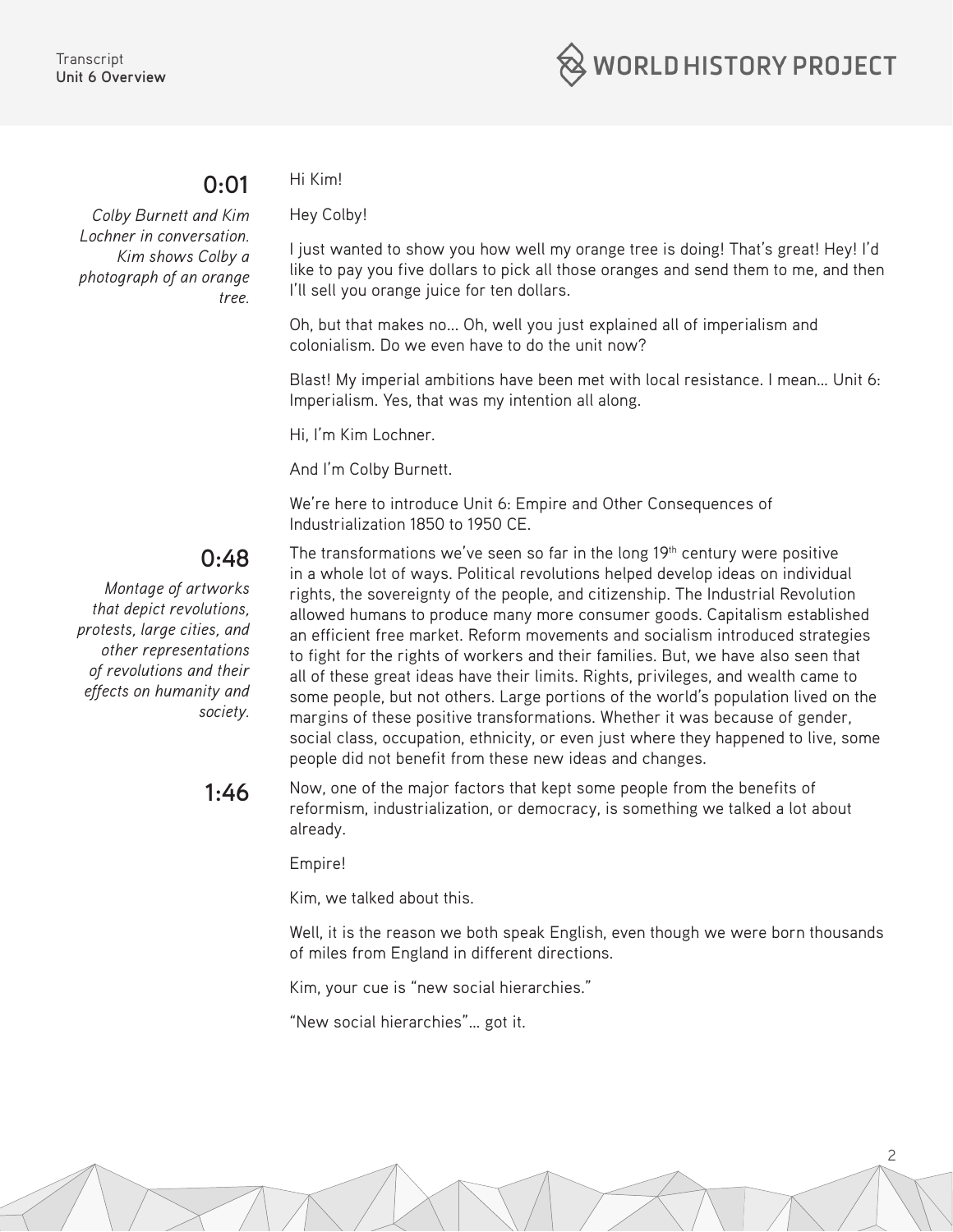

#### **2:14**

*Painted depictions of different groups of people under empire. There is also a painting of a great fleet of ships and a map of trade routes and empires.*

#### **2:58**

*The camera shifts from Colby Burnett to Kim Lochner.* 

*Interactive map shows increasing colonization by large empires such as Britain.*

*Animated map shows Britain and its connection to India, which it colonized.*

*Animation shows colonized people loading cotton into a train car, while being watched by a British officer.*

Employing the communities frame can help us understand how empires produced inequalities between and within society from 1850 to 1950. By definition, empire describes an unequal relationship between the people who rule and the people who are ruled. Empires weren't new in 1850, they'd been around for millennia. In this course, you've already encountered the examples of the great land-based empires of Eurasia, West Africa, and Mesoamerica. And you've heard plenty about the beginnings of European overseas empires. But in this period, the nature of empire changed as industrialization and new ideas about race and nationalism took hold.

These transformations allowed industrial empires to extend their control over new communities and reorganize those colonized communities into new social hierarchies. …Into new social hierarchies.

I'm here, sorry! I was playing Animal Crossing. So, industrialization provided new technologies that allowed empires to reach farther than ever before. Meanwhile, racism and nationalism provided colonizers with justifications and motivations to spread their conquests.

Britain's gradual conquest of India, with its immense wealth and large population began this trend. Then, by the 1880s, Britain was competing with many other imperial states that were all vying to acquire vast empires in South and Southeast Asia, Africa, and Oceana. These new industrial empires were more invasive, more extensive, and more exploitative than the ones that had come before. By the beginning of the 20<sup>th</sup> century, a third of the world's landmass and population were part of the industrialized empires ruled by Britain and France, as well as by newcomers like Germany, Japan, and the United States. And even though many of these states were at the forefront of democracy for their time, the empires they ruled were very unequal.

**4:26** We can understand inequality by looking at two important concepts of this era. The first is imperialism. Imperialism is the set of ideas and beliefs that a society holds that justifies taking over people and ruling them. The second concept is colonialism. Colonialism describes the actual practices that empires carry out in their colonies which stop people in those colonies from getting the rights of citizens and rules them through an often violent and oppressive system.

> Each empire connected the imperial country to its colonies and the colonies to each other. They used industrial transportation and communication networks to rule over much larger areas than was previously imaginable.

These networks tied together an exploitative system of production and distribution. The colonies produced raw materials which were sent to the imperial state and manufactured into consumer goods. The colonies then brought back those consumer goods at a higher price. This meant that the money flowed from the colonies to the imperial state, making some people poor in order to make other people rich.

3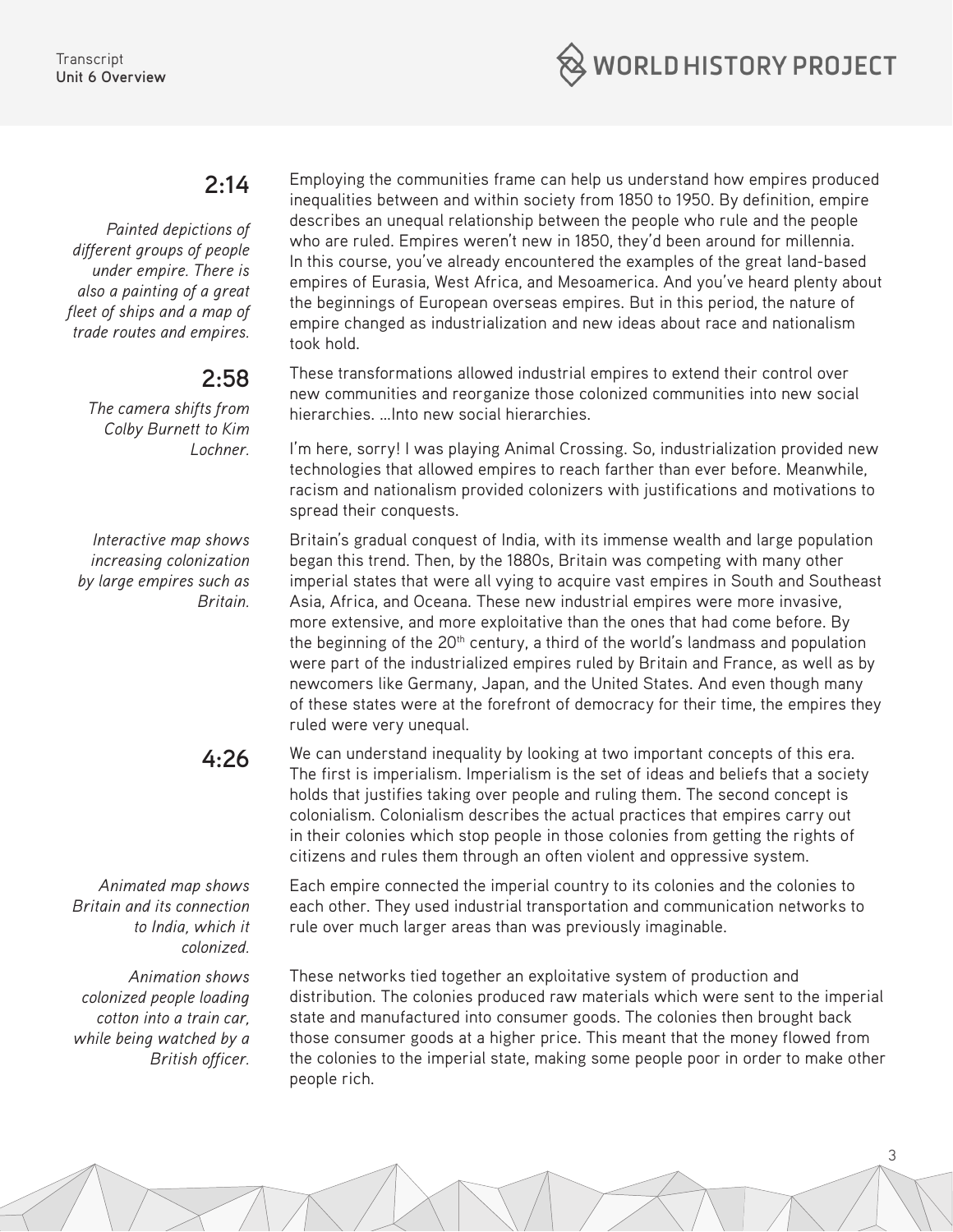

*Chart shows daily income in 1800: most people made under \$1 per day across all regions.*

### **6:44**

*Chart shows daily income in 1975: many people still are making around \$1 per day, but those people are mostly in Asia and the Pacific. Most people in Europe and the Americas are making closer to \$50 per day.* 

*Animated map shows Hanoi. Paintings and photographs show the destruction and reconstruction of Hanoi into separate districts.*

**5:43** All of this was made possible by the inequality of the empire as a community, divided between imperial citizens and colonial subjects. We can see the results of this inequality and exploitation in these two simple charts of global income: the amount of money made by people in different regions.

> The first chart looks at the world in 1800, before the rise of the new imperialism. It shows that most people everywhere were quite poor, making what would amount to less than a dollar a day now. The majority of people lived in Asia, so we see a large number of Asians in that big hump of people living in quite poor circumstances. But, most Africans, Europeans, and people in the Americas were similarly not wealthy. Only a small number of individuals were comparatively wealthy and they came from different parts of the world. There's a second chart which Colby was supposed to email to me…

I got it. Okay, this is the same chart but for 1975, after the large empires of the world had finally collapsed. Here we see two humps rather than one. There's still a hump of people living in poverty. Most of them lived in Asia or Africa, two regions that were heavily colonized in the intermediate years. By contrast, people in Europe and North America mainly fit in the second, wealthier hump to the right. Was it empire and colonialism that created this double hump of poor in one region and wealthy in another? If so, how?

 "How were industrial empires created and contested, and how did those processes shape our world today?"

**7:27** If we want answers, we have to look to the histories of the colonies themselves. For people living in the colonies, empires destroyed old, local systems and replaced them with new, foreign ones. These new systems disregarded the needs of local people in favor of the desires of colonizers. The result was dramatic change.

> Take the city of Hanoi, the capital of the independent state of Vietnam at the beginning of this era. In 1883, the French annexed Vietnam, so Hanoi became a French-ruled city. In an effort to modernize the city and make it easier to rule, the French destroyed many old neighborhoods and replaced them with straight roads and orderly districts. Because imperialism was hierarchical, the French segregated the city with the white districts in the center and indigenous-Vietnamese neighborhoods in the less desirable areas. From there, the Vietnamese commuted into the white districts for low- paying jobs. They had almost no say in the process. Not everything was destroyed, some large buildings were preserved, but only as tourist sites reflecting history and local culture. The city had been fundamentally transformed. Outside of town, the French seized small farms and turned them into vast rubber plantations to feed French industry instead of the Vietnamese people.

> > 4